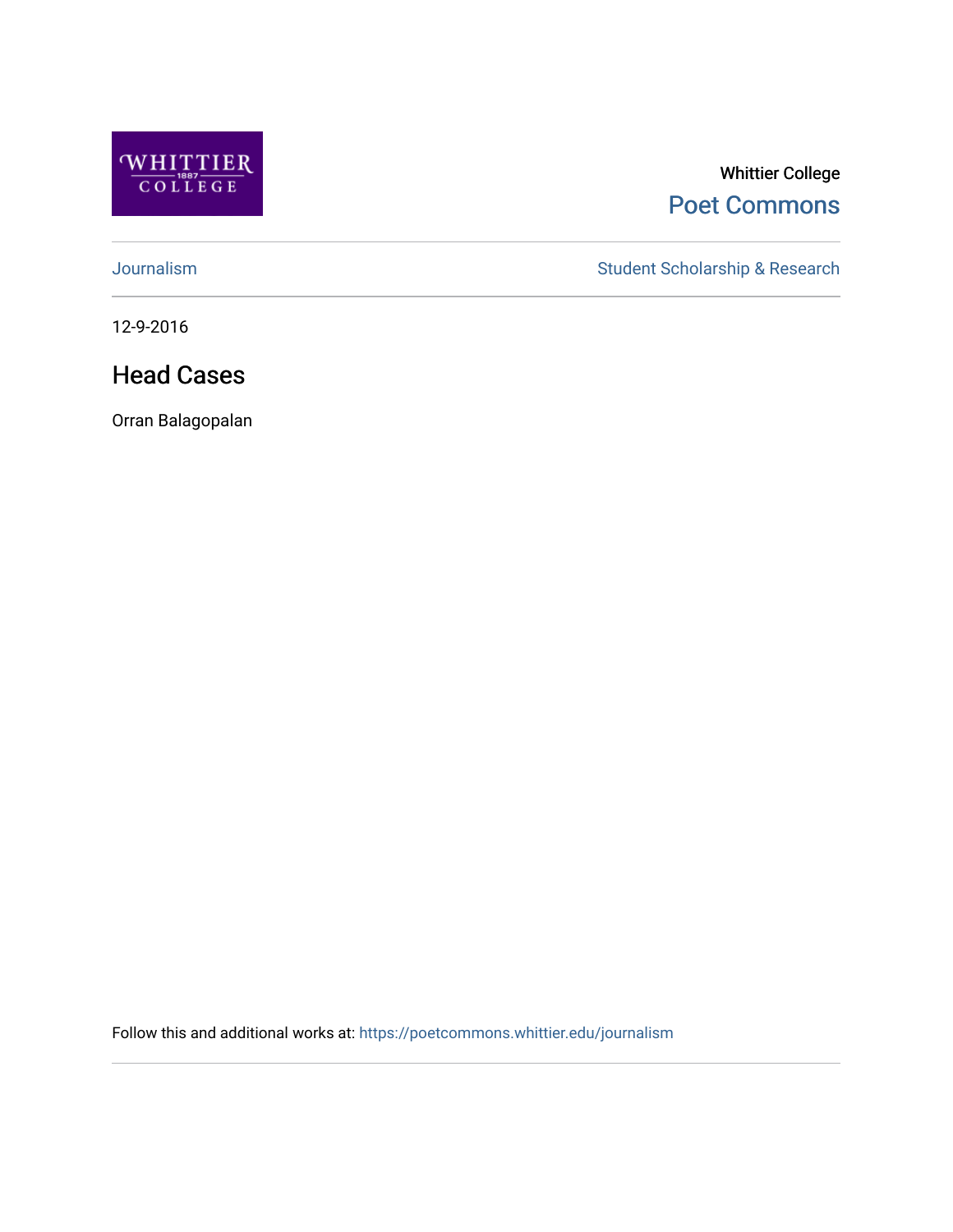#### [POETINIS: DRINK IN THE TRUTH](https://medium.com/engl-201?source=post_page-----d8eea1e233b0----------------------)

*Only you can see this message*

This story's distribution setting is off. [Learn more](https://help.medium.com/hc/en-us/articles/360018834334?source=post_page-----d8eea1e233b0----------------------)

### Head Cases

Are we doing enough to protect college football players from concussion-related brain damage?

 $\times$ 

[Orran Balagopalan](https://medium.com/@Orran?source=post_page-----d8eea1e233b0----------------------) [Dec 9, 2016](https://medium.com/engl-201/for-football-players-problem-of-concussion-and-cte-ever-present-d8eea1e233b0?source=post_page-----d8eea1e233b0----------------------) · 9 min read

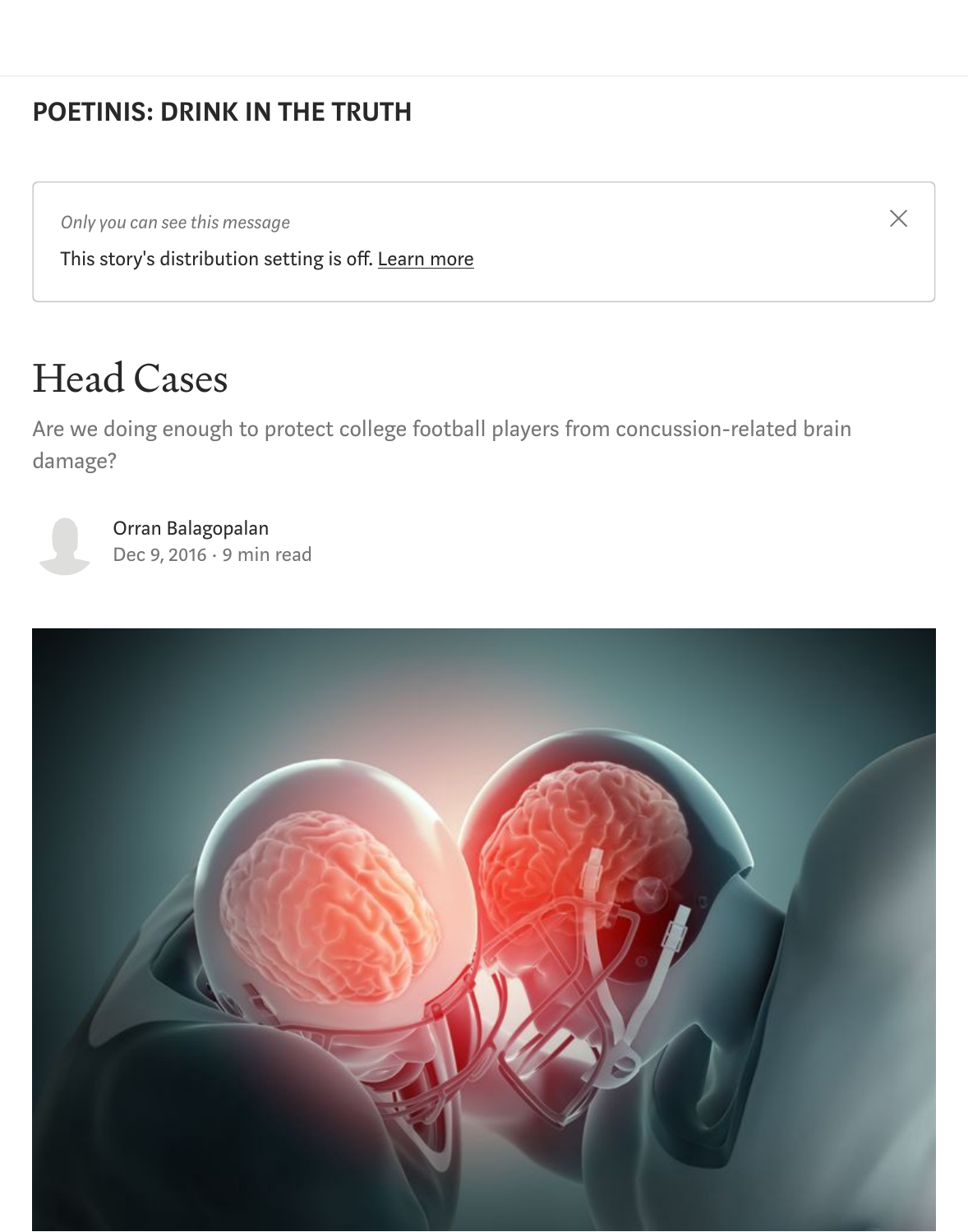#### GettyImages

veryday life can be a struggle Franklin Littaua, a Whittier College Junior and former Poet football player. As an offensive lineman, Littaua was accustomed to life in the trenches. He expected contact on every play and the crack of a helmet getting slapped by a hand, struck by a forearm or butted by another helmet was just the sound of football. One collision among the many, though, stands out. It was the 2014 season, Littaua's freshman year, and he was running drills in practice like any other day. This particular drill called for the offense to make a first down on fourth and one. Littaua knew the offensive line would have to drive the defense back to get the ball over the line for a first down. The coaches blew the whistle and the rest is a blur. All Littaua remembers is a pile of people on top of him and suddenly feeling dizzy. He approached one of his coaches and told him his head hurt. "'Just wait until the end of practice,'" Littaua remembers his coach saying, "So, I tried to fight through the pain." E

After struggling through the rest of practice, Littaua went to the trainers and told him he thought he had a concussion. The trainers did some cosmetic tests — checking his pupils, making him stand on one leg with his eyes closed and repeating back random words and sentences. "They told me, 'I think you have a concussion,' and that was it."

Littaua called his mom and had to wait for her to drive to from Los Angeles to Whittier in order to take him to the emergency room. Some of his teammates stayed with him, keeping him awake — while it's long been a myth that concussion victims are in danger of falling into a coma if they fall asleep within the first 24 hours, the real danger is that a concussion victim might vomit while sleeping — and helping him through the pain. It was Littaua's fourth concussion and that meant no doctor would clear him to play football. More devastatingly, it meant he could not play rugby anymore. Littaua had impressed some professional scouts from Australia who had come to watch his games at Whittier. "Yeah, I got my foot in the door with a contract, but the scouts never contacted me again after my fourth concussion."

### After my last concussion, I started noticing I have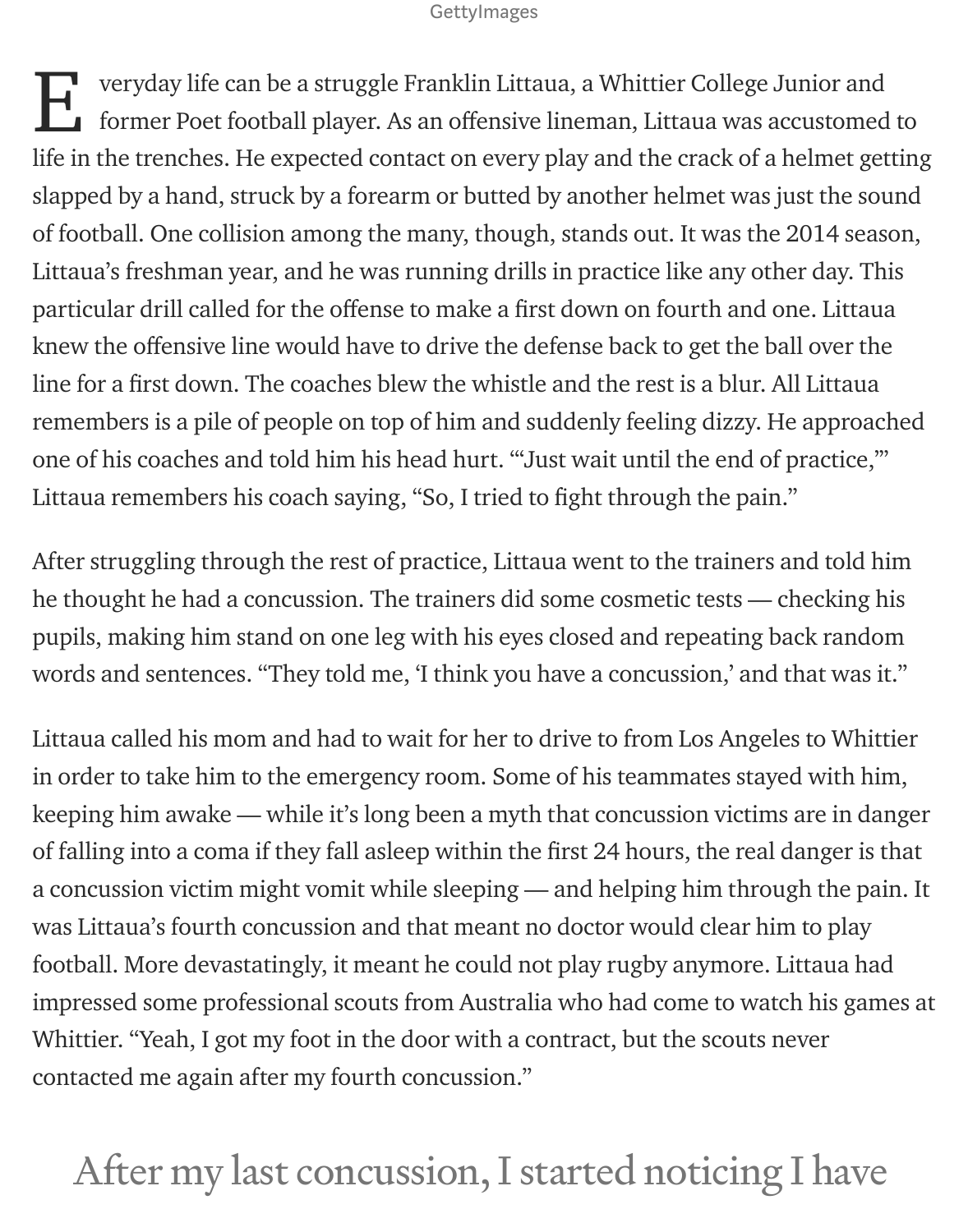random twitches. Also, it is hard for me to study. I used to be able to read through material twice the night before a test, and get an A. Now, I read through it three times and I fail.

Besides ending his chances at pro rugby, concussions have presented day-to-day challenges for Littaua. "After my last concussion, I started noticing I have random twitches. Also, it is hard for me to study. I used to be able to read through material twice the night before a test, and get an A. Now, I read through it three times and I fail." Littaua tries new techniques all the time to help him retain information, with some more helpful than others. "I wish I would have just focused on rugby, but it's cool. It's not the end of the world," he says.

he short-term symptoms of concussions include pain, headaches, dizziness, irritability, forgetfulness, inability to focus, and depression. Those who have suffered repeated concussions are in danger of chronic symptoms, including degenerative brain function. Football players appear to be especially at risk. T

...



Hall of Famer Mike Webster was among the first diagnosed with CTE

Those risks came to the fore on September 24th, 2002, when Pittsburgh Steeler legend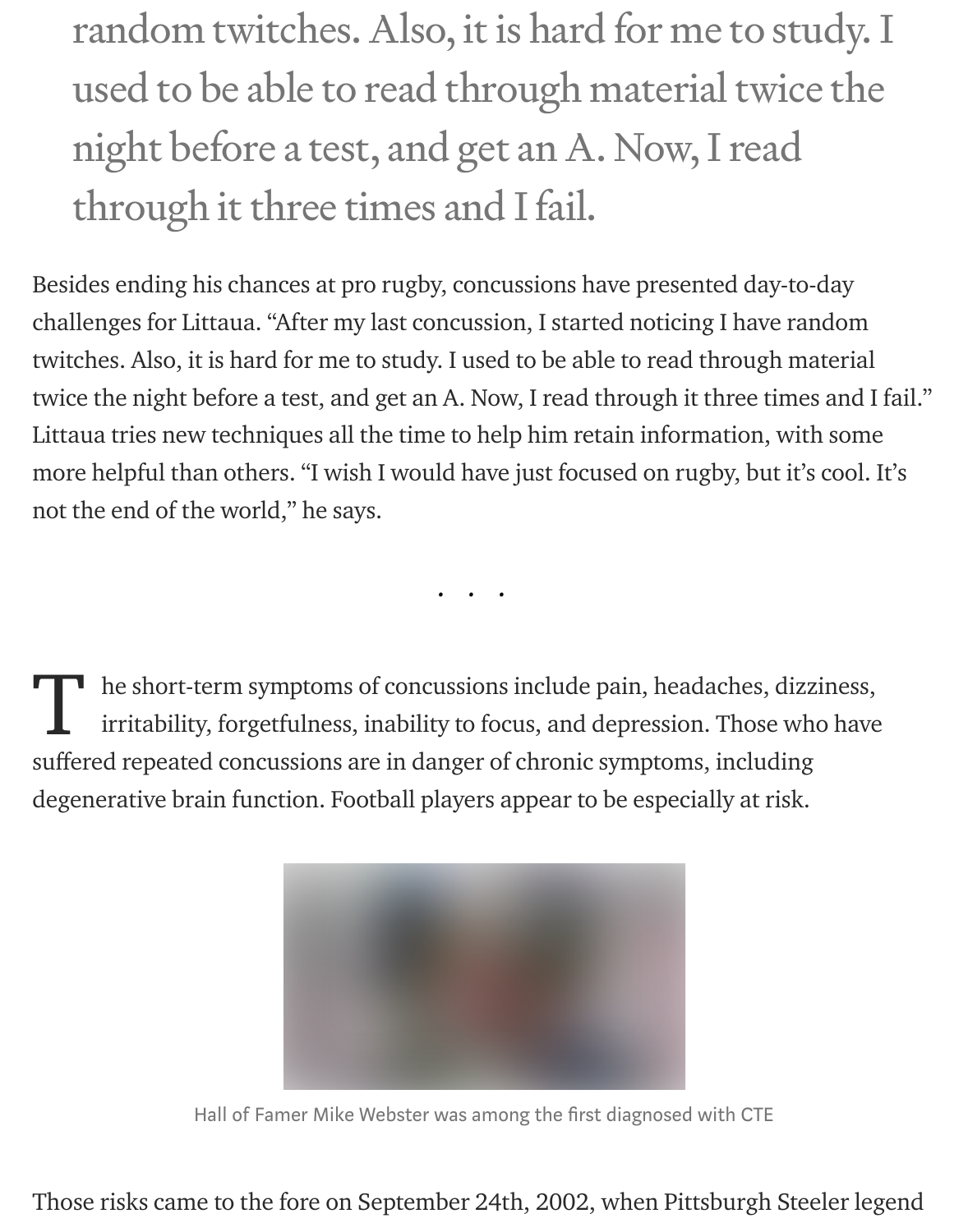"Iron" Mike Webster died at the age of 50. Webster had been suffering from amnesia, dementia and depression for years before his death and had been homeless on and off following his Hall of Fame career. Webster became the first person neuropathologist Bennet Amalu diagnosed with Chronic Traumatic Encephalopathy (CTE). Will Smith played Dr. Amalu in the recent film Concussion, which dramatizes Amalu's attempts to raise awareness of the disease and its connection to football. CTE is a degenerative disease caused by repeated blows to the head. The effects of CTE can be devastating, with symptoms including disorientation, memory loss, suicidal thoughts, loss of motor function, loss of verbal function, deafness, and dementia. Since Webster, hundreds of NFL players have been diagnosed and hundreds more are expected to have the disease, which can only be diagnosed posthumously by analyzing brain tissue.

Ten-time Pro-Bowl linebacker Junior Seau, who spent most of his career with the San Diego Chargers, is among the better known casualties. On May 2, 2012, he was found dead, having committed suicide by shooting himself in the chest. His brain tissue was sent to the National Institute of Neurological Disorders and Stroke and it was determined Seau had CTE. Just a year before, former Chicago Bears and New York Giants' Safety Dave Duerson was found dead in his home. He also shot himself in the chest. In a text message sent to his family shortly before his death, Duerson indicated he wanted his brain to be donated to Boston University. Just three months after he passed, scientists announced he, too, had CTE.

Concussion as well as the documentary and book, League of Denial, have in recent years shed light on this dark side of our biggest professional sport. In 2105, a federal judge settled a class-action suit filed on behalf of more than 5,000 former pro football players for damages related to CTE. The settlement awarded up to \$5 million per player to compensate for serious medical issues related to head trauma. The settlement covers players who retired on or before June 7, 2014. The settlement, however, has yet to be awarded because y some players are appealing it. Meanwhile, more players are coming forward and filing separate lawsuits against the NFL, a more than \$13 billion business.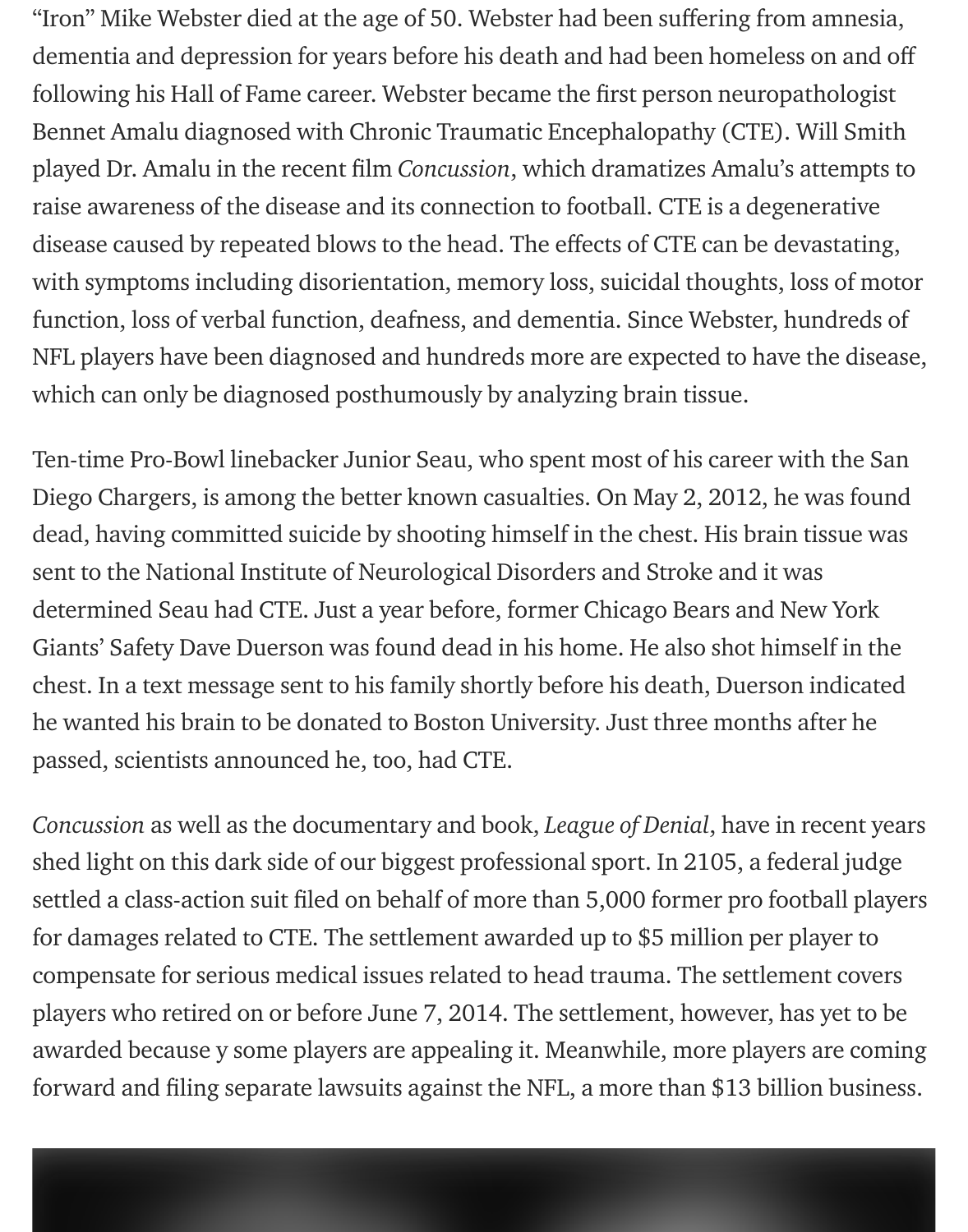

#### Image from http://www.popsci.com/science/article/2013-08/does-cte-brain-disease-found-nfl-playersreally-exist

The risk of CTE, however, is not confined to the National Football League In fact, it may be hitting much closer to home. On October 2016, the Concussion Legacy Foundation published the results of a study that looked at the brains of 152 deceased former Division One college football players. The results were staggering — 138 (91 percent) were diagnosed with CTE. More than a third of the players whose brains were studied never went on to play professional football, adding weight to increasing concerns that playing football even at the college level presents significant risks to brain health.

Peter Landesman, the writer and director of Concussion, believes there is really no difference in risk between college and professional players. "CTE is as real and dangerous for college players as it is for pros," says Landesman, especially, because "many of these guys started playing as children, when their brains were most vulnerable." Landesman sees CTE as a parasite on the game of football, noting that there is "a growing number of CTE cases among college and high school players." Landesman says that unless something is done to lesson the risks, "CTE will erode the game until the best athletes play other sports."

### CTE is as real and dangerous for college players as it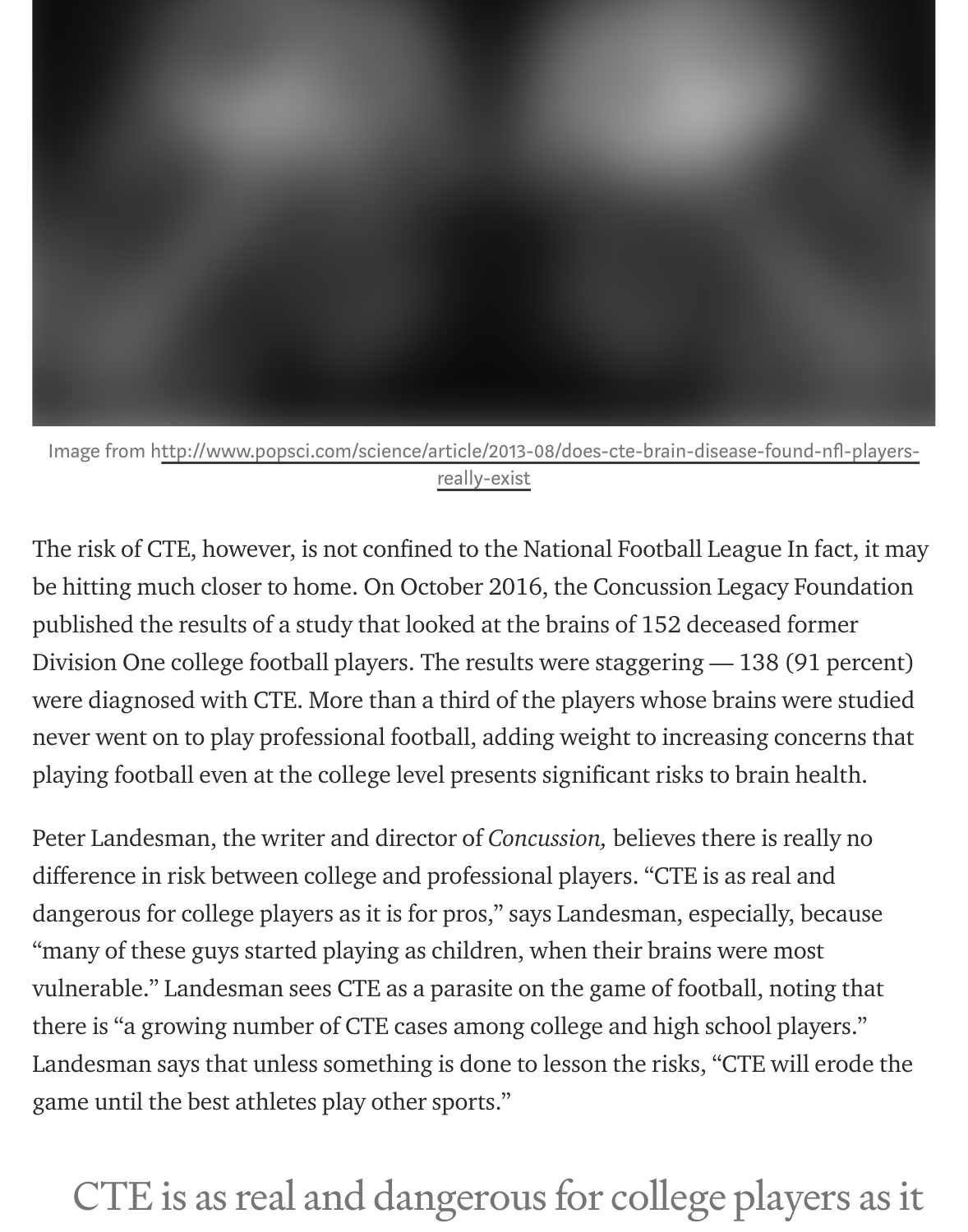### is for pros, says Landesman.

According to The Mayo Clinic, the best way to prevent CTE is to "reduce mild traumatic brain injuries and prevent additional injury after a concussion."Professional sports organizations such as the NFL and the NBA have recently adopted more stringent concussion protocols that attempt to keep players from practicing or playing until sufficiently healed.

The NFL's guidelines call for two non-team affiliated medical personnel to monitor every game with the power to stop play if there is sufficient worry that a player suffered a concussion. This measure has been controversial, though, because some say even unaffiliated medical personnel will be hesitant to take star players out of a game, especially when the stakes are high. Some say the recent Carolina Panthers versus Denver Broncos illustrated the problem when a Broncos' safety hit Cam Newton, the NFL's reigning Most Valuable Player, helmet-to-helmet. After the collision, Newton lay face down in the grass, struggling to rise. He wasn't removed from the game. The NFL argued there was not sufficient reason to take Newton out, but critics believe he was left in because nobody was willing to remove the star player with the game on the line in the fourth quarter.

...

ere at Whittier College, 90 percent of the more than a dozen football players responding to an informal survey conducted for this article said their coaches and trainers had not discussed CTE with them. What's more, about half said their coaches and trainers have never spoken to them about concussions. One sophomore said that he has, "heard the word concussion come out of a coach's mouth, maybe once." A junior on the team added, "If you say you hurt your head, the coaches just tell you to get over it." H

Since Whittier College is a member of the National Collegiate Athletic Association (NCAA), the institution is required to follow the NCAA Concussion Policy and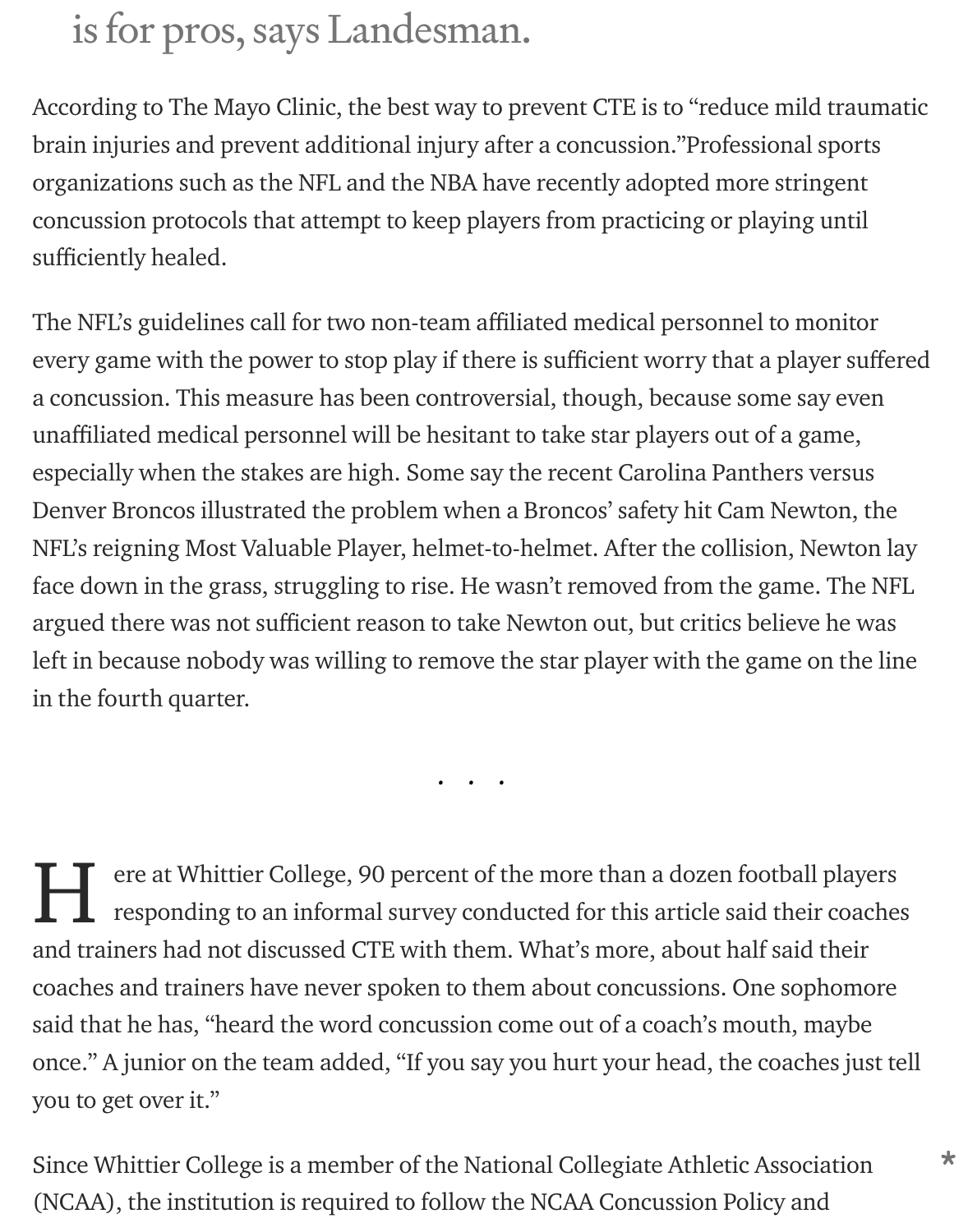Legislation, which mandates that an annual report educating student-athletes about the signs and symptoms of concussions be presented to all intercollegiate team members. Whittier College's Executive Director of Athletics Rob Coleman says the college is compliant with the NCAA rules. "The Whittier College Football team, along with the other 21 sports teams, are given concussion education every year before being cleared for activity," says Coleman, adding that after a player sustains a concussion, "participation is not allowed until symptoms are completely gone." In addition, Coleman said concussion protocols include a "return to learning component," by which athletes under concussion protocol are provided with academic help from campus organizations like CAAS and Student Disability Services while dealing with the cognitive effects of a concussion.

Just about all the football players interviewed said they think about CTE at least a few times a month while nearly a third said they think about it almost every day.

Whittier football players are not the only ones worrying about their future mental health. Recently, Indiana University backup quarterback Zander Diamont announced he was not going to play in his final season or attempt to play in the NFL because he's had too many concussions. Said Diamont, "I think that for my safety and my future, I'm not going to the NFL. I need my brain. So that was the decision."

# "I need my brain." — Indiana quarterback Zander Diamont

Former Whittier College running back, senior John Thomas, is another young man who has had to adjust to life with the lasting effects of concussions. During running drills in the 2015 football season, Thomas got a hand-off and was runningup the right side of the field when he got tripped. As he was falling, a linebacker hit him head-to-head. "Everything around me was slow and I felt memory loss for sure," said Thomas, "I couldn't even remember putting on pads."

After the collision, players and coaches told him to take a play or two off and watch